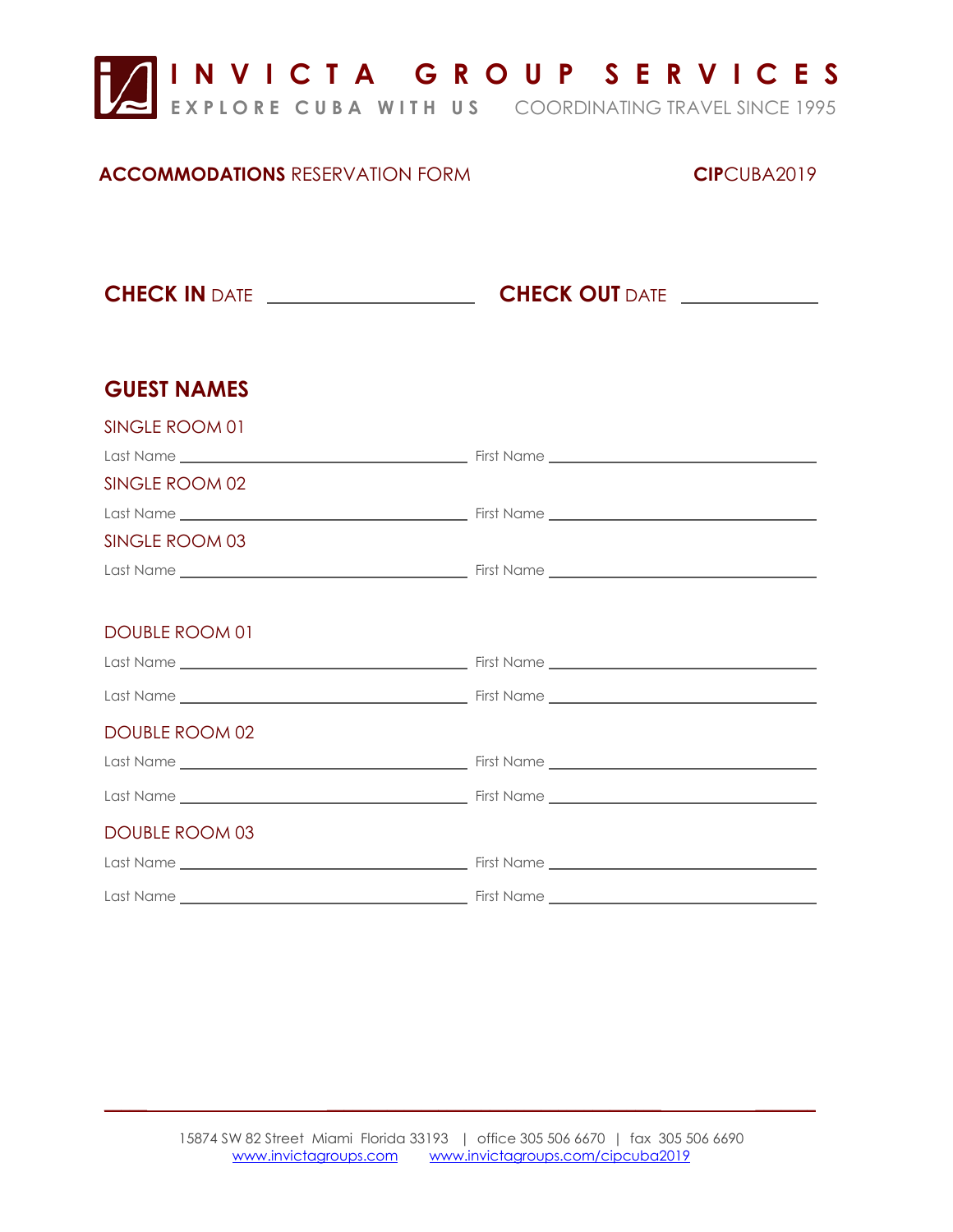

# **5 STARS HOTEL** *PLEASE CLICK THE APPROPRIATE BOX BELOW*  **HOTEL NACIONAL DE CUBA**  $\begin{array}{|c|c|c|c|c|} \hline \text{145 SINGLE} & \text{15103 DoubLE PER PERSON} \hline \end{array}$ **HOTEL PARQUE CENTRAL IBEROSTAR | TBA SINGLE | TBA DOUBLE PER PERSON HOTEL MELIA HABANA**  $\begin{bmatrix} 1 & 1 & 1 \\ 0 & 1 & 1 \\ 0 & 0 & 1 \end{bmatrix}$  **<b>S160 SINGLE | S103 DOUBLE** PER PERSON **HOTEL MELIA COHIBA**  $\begin{array}{|c|c|c|c|c|} \hline \end{array}$  \$160 SINGLE | \$103 DOUBLE PER PERSON **HOTEL FOURPOINTS** SHERATON \$145 SINGLE \$105 DOUBLE PER PERSON

| <b>4 STARS HOTEL</b>    | PLEASE CLICK THE APPROPRIATE BOX BELOW              |
|-------------------------|-----------------------------------------------------|
| <b>HOTEL PALCO</b>      | <b>S</b> 97 SINGLE<br><b>\$83 DOUBLE</b> PER PERSON |
| <b>HOTEL INGLATERRA</b> | TBA SINGLE<br><b>TBA DOUBLE PER PERSON</b>          |
|                         |                                                     |
| <b>3 STARS HOTEL</b>    | PLEASE CLICK THE APPROPRIATE BOX BELOW              |
| <b>HOTEL VEDADO</b>     | S 77 SINGLE<br>\$56 DOUBLE PER PERSON               |

 $\mathcal{L}_\text{max}$  , and the contract of the contract of the contract of the contract of the contract of the contract of